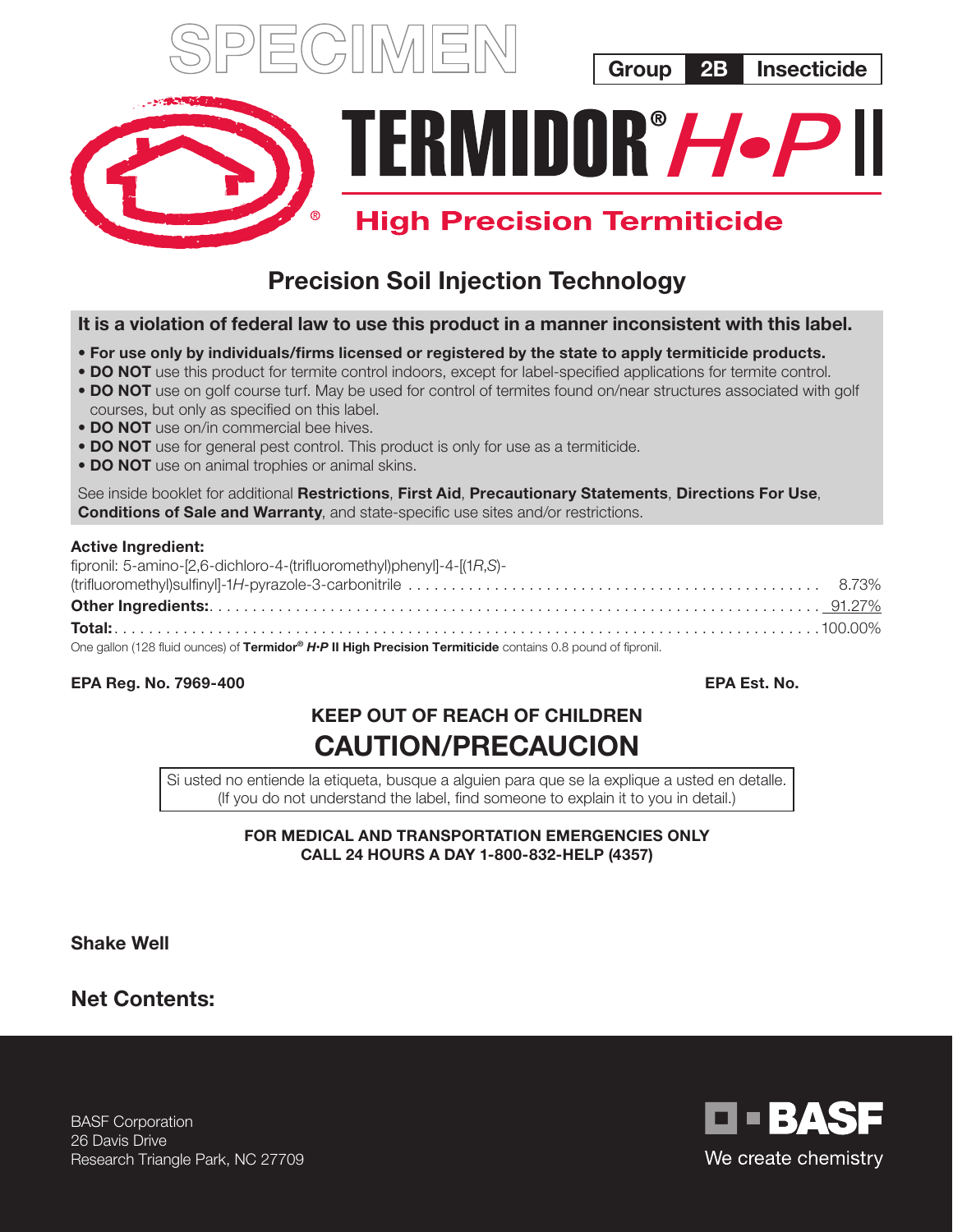| <b>FIRST AID</b>                                                                                                                                                                                                                                |                                                                                                                                                                                                                                                               |  |  |
|-------------------------------------------------------------------------------------------------------------------------------------------------------------------------------------------------------------------------------------------------|---------------------------------------------------------------------------------------------------------------------------------------------------------------------------------------------------------------------------------------------------------------|--|--|
| If on skin or clothing                                                                                                                                                                                                                          | • Take off contaminated clothing.<br>. Rinse skin immediately with plenty of water for 15 to 20 minutes.<br>• Call a poison control center or doctor for treatment advice.                                                                                    |  |  |
| If swallowed                                                                                                                                                                                                                                    | • Immediately call a poison control center or doctor.<br>• DO NOT induce vomiting unless told to by a poison control center or doctor.<br>• Have person sip a glass of water if able to swallow.<br>• DO NOT give anything by mouth to an unconscious person. |  |  |
| If in eyes                                                                                                                                                                                                                                      | • Hold eyes open and rinse slowly and gently with water for 15 to 20 minutes. Remove con-<br>tact lenses, if present, after the first 5 minutes; then continue rinsing eyes.<br>• Call a poison control center or doctor for treatment advice.                |  |  |
| • Move person to fresh air.<br>• If person is not breathing, call 911 or ambulance; then give artificial respiration, preferably<br>If inhaled<br>mouth to mouth if possible.<br>• Call a poison control center or doctor for treatment advice. |                                                                                                                                                                                                                                                               |  |  |
| <b>HOTLINE NUMBER</b>                                                                                                                                                                                                                           |                                                                                                                                                                                                                                                               |  |  |
|                                                                                                                                                                                                                                                 | Have the product container or label with you when calling a poison control center or doctor, or going for treatment.                                                                                                                                          |  |  |

In case of medical emergency involving this product, call BASF Corporation 1-800-832-HELP (4357) or dial 911.

## NOTE TO PHYSICIAN

There is no specific antidote. All treatment should be based on observed signs and symptoms of distress in the patient. Overexposure to materials other than this product may have occurred. In severe cases of overexposure by oral ingestion, lethargy, muscle tremors, and in extreme cases, possibly convulsions may occur.

## Precautionary Statements

## Hazards to Humans and Domestic Animals

CAUTION. Harmful if swallowed, absorbed through skin, or inhaled. **DO NOT** get in eyes, on skin, or on clothing. DO NOT breathe spray mist.

## Personal Protective Equipment (PPE)

#### Applicators and other handlers must wear:

- Long-sleeved shirt and long pants
- Shoes plus socks
- Waterproof gloves, made of barrier laminate, butyl rubber ≥ 14 mils, nitrile rubber ≥ 14 mils, neoprene rubber ≥ 14 mils, natural rubber\* ≥ 14 mils, polyethylene, polyvinyl chloride (PVC) ≥ 14 mils, or viton ≥ 14 mils

\*Includes natural rubber blends and laminates

#### When working in a non-ventilated space, including but not limited to crawl spaces and basements, all pesticide handlers must wear:

• Wear a minimum of a NIOSH-approved particulate filtering facepiece respirator with any N, R, or P filter; OR a NIOSH-approved elastomeric particulate respirator with any N, R, or P filter; OR a NIOSH-approved powered air-purifying respirator with an HE filter.

When working in a non-ventilated space, including but not limited to crawl spaces and basements or when applying termiticide by rodding or sub-slab injection, all pesticide handlers must wear:

• Protective eyewear (goggles, a face shield, or safety glasses with front, brow, and temple protection)

Follow the manufacturer's instructions for cleaning/ maintaining PPE. If no such instructions for washables exist, use detergent and hot water. Keep and wash PPE separately from other laundry.

## USER SAFETY RECOMMENDATIONS

#### Users should:

- Wash thoroughly with soap and water after handling. Wash hands before eating, drinking, chewing gum, using tobacco, or using the toilet.
- Remove clothing/PPE immediately if pesticide gets inside. Then wash thoroughly and put on clean clothing.
- Remove PPE immediately after handling this product. Wash the outside of gloves before removing. As soon as possible, wash thoroughly and change into clean clothing.

## Environmental Hazards

This pesticide is toxic to birds, fish, and aquatic invertebrates. **DO NOT** apply directly to water, or to areas where surface water is present, or to intertidal areas below the mean high water mark. Runoff from treated areas may be hazardous to aquatic organisms in neighboring areas. Care must be taken to avoid runoff. **DO NOT** contaminate water by cleaning equipment or disposal of wastes. DO NOT contaminate water when disposing of equipment washwater or rinsate.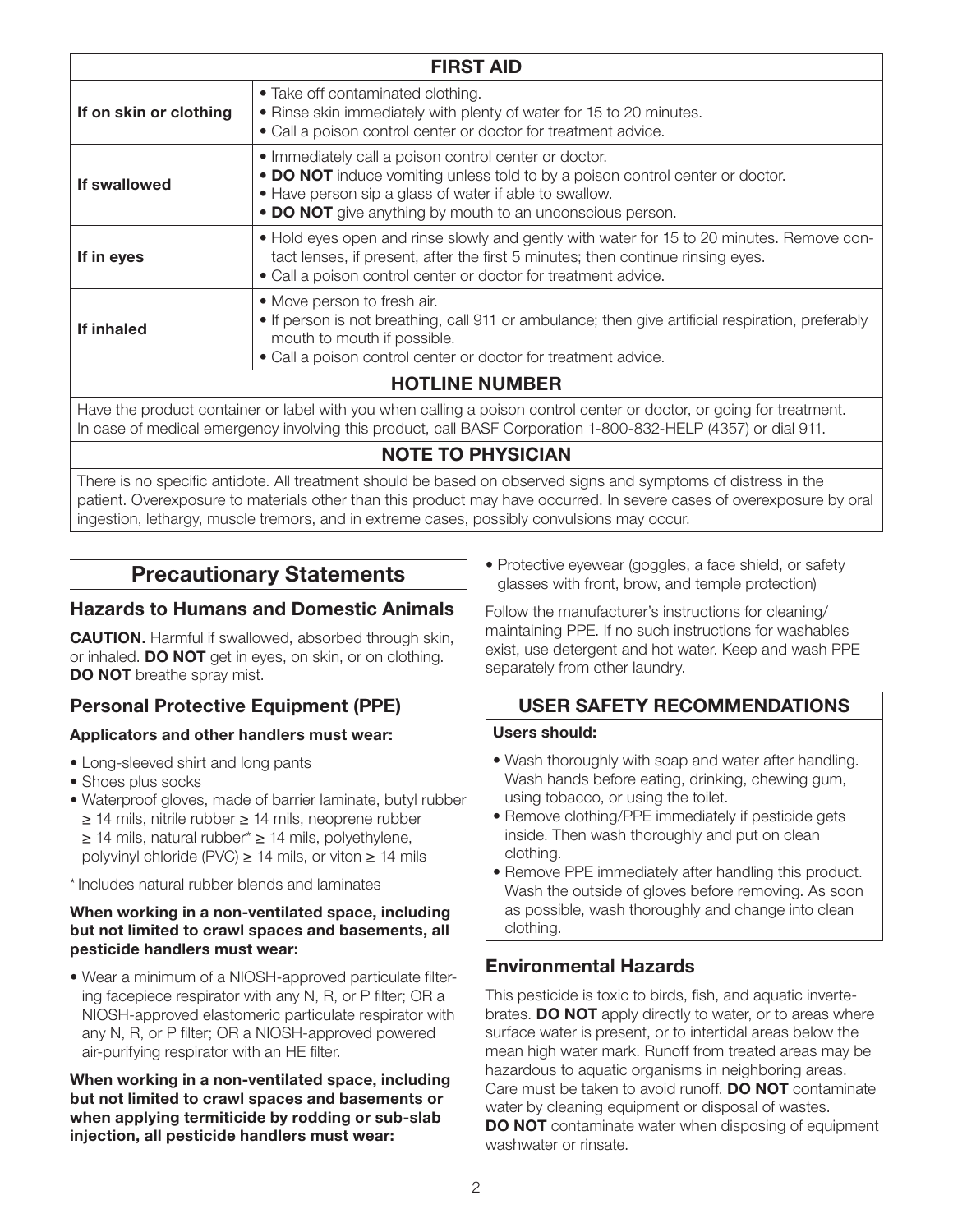## Directions For Use

It is a violation of federal law to use this product in a manner inconsistent with the terms of this label. Read the entire label before using this product. This labeling must be in possession of the user at the time of pesticide application.

Termidor® *H•P* II High Precision Termiticide cannot be used to formulate, reformulate, or repackage into any other pesticide product without the written permission of BASF Corporation.

For use only by individuals/firms licensed or registered by the state to apply termiticide products. States may have more restrictive requirements regarding qualifications of persons using this product. Consult the structural pest control regulatory agency of your state before use of this product.

## STORAGE AND DISPOSAL

DO NOT contaminate water, food, or feed by storage or disposal.

## Pesticide Storage

Store unused product in original container only, out of reach of children and animals.

## Pesticide Disposal

To avoid waste, use all material in this container by application according to label directions. If wastes cannot be avoided, offer remaining product to a waste disposal facility or pesticide disposal program (often such programs are run by state or local governments or by industry).

## Container Handling

Nonrefillable Container. DO NOT reuse or refill this container. Triple rinse or pressure rinse container (or equivalent) promptly after emptying; then offer for recycling, if available, or reconditioning, if appropriate, or puncture and dispose of in a sanitary landfill, or by incineration, or by other procedures approved by state and local authorities.

Triple rinse containers small enough to shake (capacity ≤ 5 gallons) as follows: DO NOT put rinsate directly into the Termidor® *H•P* High Precision Application Unit. Empty the remaining contents into application equipment or a mix tank and drain for 10 seconds after the flow begins to drip. Fill the container 1/4 full with water and recap. Shake for 10 seconds. Pour rinsate onto labeled site, or store rinsate for later disposal. Drain for 10 seconds after the flow begins to drip. Repeat this procedure two more times.

*(continued)*

## STORAGE AND DISPOSAL *(continued)*

Container Handling *(continued)*

Pressure rinse as follows: DO NOT put rinsate directly into the Termidor® *H•P* High Precision Application Unit. Empty the remaining contents into a labeled site and continue to drain for 10 seconds after the flow begins to drip. Hold container upside down over a labeled site, insert pressure rinsing nozzle in the side of the container and rinse at about 40 PSI for at least 30 seconds. Drain for 10 seconds after the flow begins to drip.

## Spills

In case of a large-scale spill of this product, call:

- CHEMTREC 1-800-424-9300
- BASF Corporation 1-800-832-HELP (4357)

Steps to take if this material is released into the environment or spilled:

- Wear Personal Protective Equipment (PPE) and avoid exposure when managing a spill. (See **Precautionary Statements** section of this label for required PPE.)
- Dike and contain the spill with inert material (e.g., sand, earth) and transfer liquid and solid diking material to separate containers for disposal or combine with an appropriate absorbent material. Small-scale spills of Termidor *H•P* II finished dilution (that can be cleaned up with a typical spill kit) may be applied to labeled sites.
- Remove contaminated clothing, and wash affected skin areas with soap and water. Wash clothing before reuse.
- Keep spill out of all sewers and open bodies of water.

## Use Restrictions

- Only protected applicators wearing PPE, as required by this product label, are allowed to be in the immediate area during application.
- DO NOT apply Termidor *H•P* II at a dosage and/or concentration lower than 0.125% in SA-Mode, or equivalent in HT-Mode.
- Use anti-backflow (not atmospheric) equipment with supply hoses.
- When treating adjacent to an existing structure, the applicator must check the area to be treated and immediate adjacent areas of the structure for visible and accessible cracks and holes to prevent any leaks or significant exposure to persons occupying the structure. People present or residing in the structure during application must be advised to remove themselves and their pets from the structure if any sign of leakage is observed. After application, the applicator is required to check for leaks. All leaks resulting in the deposition of termiticide in locations other than those prescribed on this label must be cleaned up before leaving the application site.

**DO NOT** allow people or pets to contact contaminated areas or to reoccupy contaminated areas of the structure until the cleanup is completed.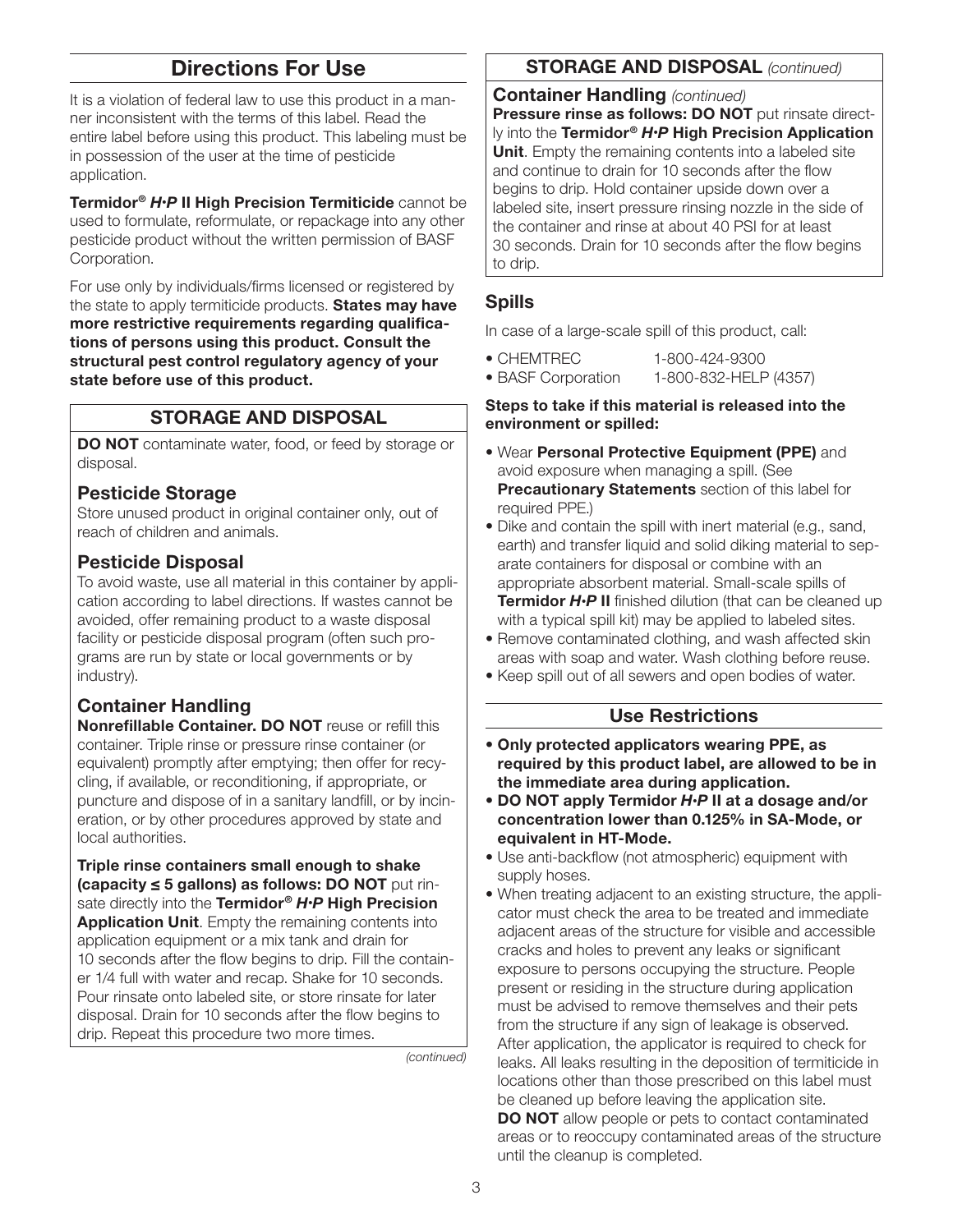- DO NOT apply this product until heating/air conditioning ducts, air vents, plumbing pipes, sewer lines, floor drains, heating pipes, and electrical lines/conduits are known and identified. **DO NOT** puncture or contaminate any of these.
- If concrete structures (e.g., patios, porches, sidewalks, and foundation slabs) or other hard surfaces (e.g., asphalt, flagstone, rock) need to be treated by drilling and treating through concrete, the applicator must first determine that there are no habitable areas below the drill/treatment area that could be unintentionally contaminated by the treatment.
- If drill holes are made, all drill holes in commonly occupied areas into which this product has been applied must be plugged. Plugs must be of a non-cellulose material or covered by an impervious, non-cellulose material (e.g., Portland cement).
- DO NOT use this product in voids insulated with rigid foam.
- For exterior perimeter applications adjacent to foundations and/or application to crawl-space ele**ments:** Before application, removal of obstructions (e.g., mulch, rock) that might prevent the product from penetrating the soil may be necessary. In areas where construction elements prohibit or make the use of the Termidor® *H•P* High Precision Application Unit in HT-Mode difficult, the applicator may place the Termidor *H•P* Unit in SA-Mode and make label supported trenching and/or rodding applications. NOTE: Where proper trenching is prevented by a physical obstruction (e.g., brick/cement/stone walkway, ornamental landscaping, retaining wall, tree root, or other obstruction abutting the foundation) and drilling through the obstruction is not feasible, application may be made by rodding at such an angle from both sides and around the obstruction to better ensure treatment of the
- foundation. **• DO NOT** make low-pressure banded surface applica-
- tions to exterior impervious surfaces. • DO NOT treat within a distance of 1 foot out from the drip line of edible plants.
- DO NOT contaminate public and private water supplies.
- DO NOT make treatments while precipitation is occurring.
- **DO NOT** treat soil that is water-saturated or frozen, or in conditions where runoff or movement of product/finished dilution from the treatment area/site will occur.

## Product Information

When used as directed on this label, Termidor® *H•P* II High Precision Termiticide (Termidor *H•P* II) provides effective prevention and/or control of listed termites by employing innovative application methodology that places the termiticide in precise, measured doses around a structure. The patented Termidor® *H•P* High Precision Application Unit (Termidor *H•P* Unit), when equipped with the Precision Injection Device, uses hydraulic injection principles delivering Termidor *H•P* II to an approximate depth of 12 inches. This process is defined as Hydraulic

Trenching, and it results in the creation of a Hydraulic Treated Zone(s).

The Termidor *H•P* Unit is designed to work exclusively with appropriately labeled Termidor products and allows for labeled treatment techniques to be performed with the Termidor *H•P* Unit. Before and/or during treatment, the applicator must set the **Termidor** *H***·P** Unit to the correct application settings.

Termidor *H•P* II must only be applied by or under the direct supervision of a licensed and BASF-authorized applicator familiar with hydraulic and standard trenching, trenching and rodding, short-rodding, long-rodding, injection (e.g., sub-slab, void, wood, tree), foam, and low-pressure banded surface applications. Termidor *H•P* II is highly effective against a variety of subterranean (e.g., *Reticulitermes*, *Coptotermes*, *Heterotermes*), arboreal (e.g., *Nasutitermes*), drywood (e.g., *Cryptotermes*, *Incisitermes*), and dampwood (e.g., *Zootermopsis*) termites.

Termidor *H•P* II may only be applied using a Termidor *H•P* Unit (EXCEPTION: Foam and direct injection applications as described in this label.) Refer to SA-Mode in Creating Vertical Treated Zone(s) section. No other product may be applied with the patented Termidor *H•P* Unit without EPA-approved labeling permitting such a use and BASF written approval.

## Termidor *H•P* Unit Overview

The Termidor *H•P* Unit can be used in Hydraulic Trench Mode (HT-Mode) and/or Standard Application Mode (SA-Mode).

- HT-Mode uses hydraulic force to distribute Termidor *H•P* II to a depth of approximately 12 inches, creating a Hydraulic Treated Zone(s). It is not necessary to rod and treat through the Hydraulic Treated Zone(s).
- SA-Mode applies Termidor *H•P* II using application techniques including, but not limited to, trenching; trenching and rodding; short-rodding; long-rodding; injection (e.g., sub-slab, void, wood, tree); foam; and low-pressure banded surface applications.
- When used as directed, the Termidor *H•P* Unit Precision Injection Device is designed to inject a volume of Termidor *H•P* II equivalent to treatments of a 0.125% finished dilution at 2 gallons per 10 linear feet per foot of depth.

## Creating Vertical Treated Zones

Use the following techniques to create vertical treated zones:

#### HT-Mode

Applicator may use the Termidor *H•P* Unit in HT-Mode to create a Hydraulic Treated Zone(s) along the foundation walls, around abutting hard surfaces (e.g., patios, carports, exterior slabs), and around pillars and other foundation elements where accessible.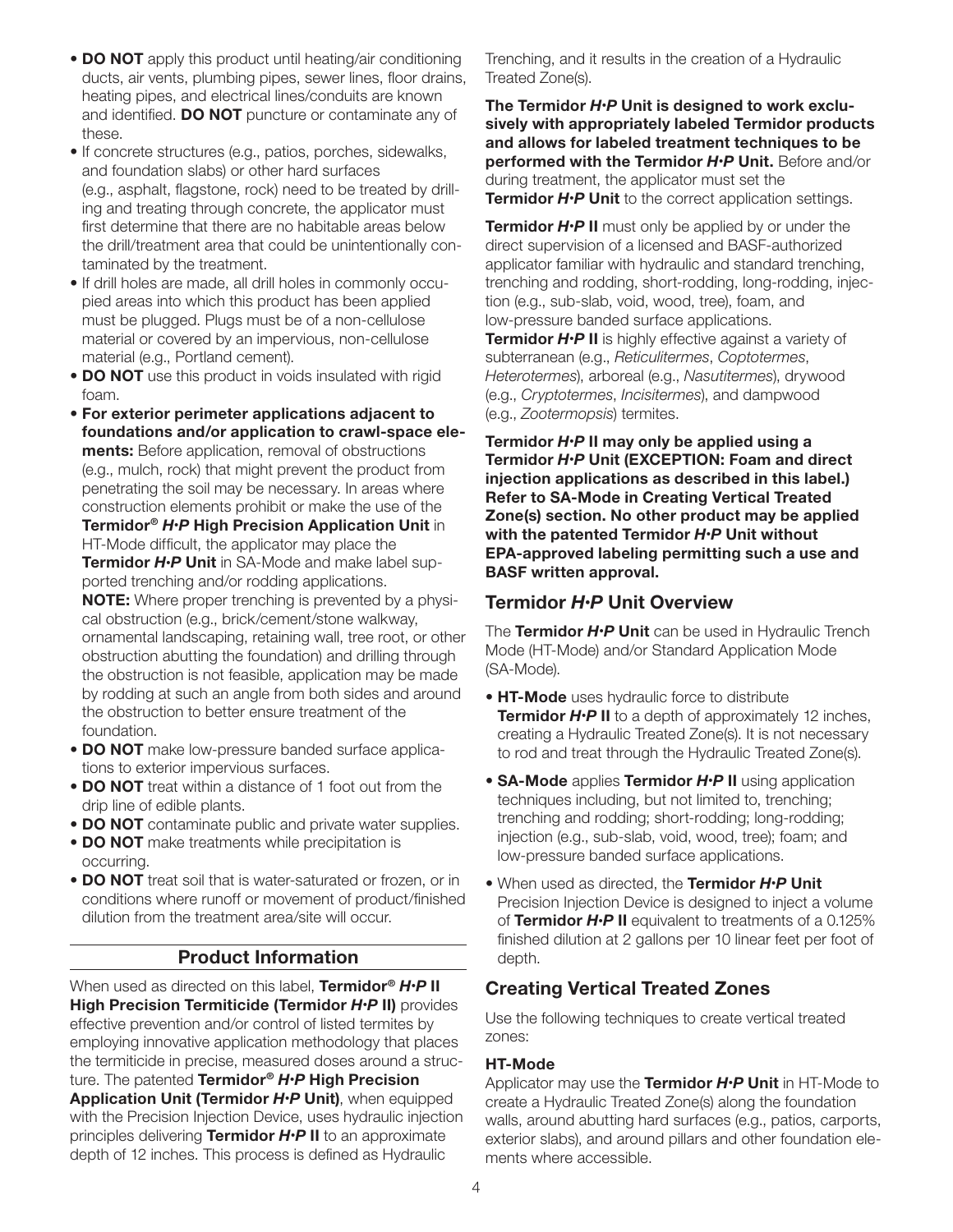#### Hydraulic Trenching with the Termidor® *H•P* High Precision Application Unit.

Create a Hydraulic Treated Zone(s) by placing the Termidor *H•P* Unit in HT-Mode and making consecutive injections every 6 inches by activating the Precision Injection Device while ensuring the injection is proximal to the structure's foundation (or abutting hard surfaces) and aligned to the previous area of injection.

• When the top of the footing is exposed, the applicator must treat the soil adjacent to the footing.

#### SA-Mode

Use the Termidor *H•P* Unit in SA-Mode for standard application techniques including, but not limited to, trenching; trenching and rodding; short-rodding; long-rodding; injection (e.g., sub-slab, void, wood, tree); foam; and low-pressure banded surface applications.

Applicator may use the Termidor *H•P* Unit in SA-Mode to create a treated zone(s) along the foundation walls, around abutting hard surfaces (e.g., patios, carports, exterior slabs), and around pillars and other foundation elements where accessible.

#### Current Industry-accepted Trenching and/or Rodding with the Termidor *H•P* Unit (For applications made using the Termidor *H•P* Unit in SA-Mode):

- Apply by trenching and rodding into the trench or trenching alone from grade to the top of the footing at a rate of 2 gallons finished dilution per 10 linear feet per foot of depth. Trenches must be a minimum of 2 inches deep, or to the bottom of the footing, and need not be wider than 4 inches.
- Treat along foundation walls and around pillars and other foundation elements at the rate indicated from grade to the top of the footing, or if the footing is more than 1 foot below grade, to a minimum depth of 2 feet or the top of the footer.
- Drill holes must be spaced no wider than 18 inches apart.
- When rodding from the bottom of the trench, rod holes must be spaced no wider than 18 inches apart.
- DO NOT trench, rod, or treat a structure below the bottom of the footing.
- When the top of the footing is exposed, the applicator must treat the soil adjacent to the footing to a depth not more than the bottom of the footing.
- When trenching in sloping (tiered) soil, the trench must be stepped to ensure adequate distribution and to prevent Termidor® *H•P* II High Precision Termiticide finished dilution from running out of the trench.
- Use low-pressure spray (25 PSI or less at the nozzle) to treat soil as it is mixed and replaced into the trench.

## Sub-slab Injection

Vertical Drilling/Injection - For sub-slab injections use the Termidor *H•P* Unit in SA-Mode. Sub-slab injection treatments using Termidor *H•P* II can be made along the exterior perimeter foundation through abutting hard surfaces and/or along the interior perimeter foundation by drilling

(drill holes no wider than 18 inches apart) through the foundation as follows:

Using the Termidor *H•P* Unit in SA-Mode, apply Termidor *H•P* II finished dilution at the rate of 2 gallons per 10 linear feet per foot of depth to the soil below the slab by injecting through the holes drilled through the slab. For best results, applications may be made with a lateral-dispersal nozzle.

## Hollow Block Foundations/Voids

Hollow block foundations or voids in masonry resting atop the footing may be treated. Use the Termidor *H•P* Unit in SA-Mode to make hollow block foundation/void applications to create treatment zones. If not openly accessible, drill and treat voids in multiple masonry elements of the structure extending from the structure to the soil. Apply at the rate of 2 gallons of Termidor *H•P* II finished dilution per 10 linear feet of footing using a nozzle pressure of 25 PSI or less.

- Drill access holes below the sill plate and as close as is practical to the footing.
- Applicators must inspect areas of possible runoff (e.g., voids and blocks, rubble foundation walls) as a precaution against application leakage in treated areas.
- Some areas may not be treatable or may require mechanical alteration before treatment.

## Pre-construction Treatments

Pre-construction treatments include treatments made during all phases of construction up to and including after installation of the final grade. Effective pre-construction termite prevention and/or control is achieved by establishing thorough and complete horizontal and vertical treated zones.

Before each application, applicators must notify the general contractor, construction superintendent, or similar responsible party, of the intended Termidor *H•P* II application and intended sites of application and instruct the responsible person to notify construction workers and other on-site individuals to leave the treatment area and not return until Termidor *H•P* II finished dilution has been absorbed into the soil.

Horizontal treated zone(s) and vertical treated zone(s) applications should be made before covering with concrete slabs. If the slab is not to be poured the same day as treatment, cover the treated soil with a waterproof barrier such as polyethylene sheeting.

If able, use the Termidor *H•P* Unit in HT-Mode to treat along both the interior (if present) and exterior of the foundation walls and around pillars and other foundation elements. Refer to the **Creating Vertical Treated Zones** section of the label for vertical treatment requirements.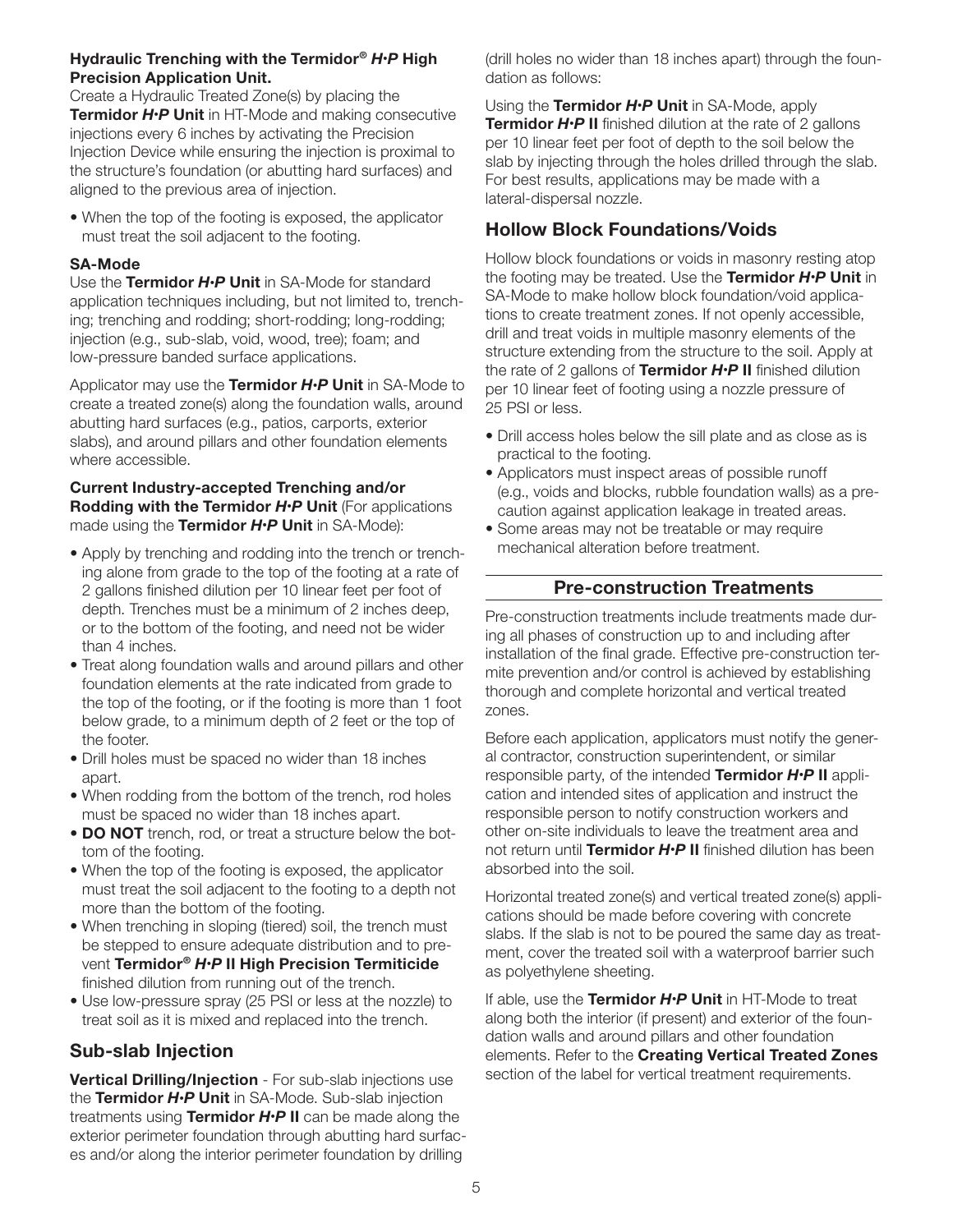## Horizontal Treated Zones

With the Termidor® *H•P* High Precision Application Unit in SA-Mode, apply a treatment of Termidor® *H•P* II High Precision Termiticide to the surface that is to be covered beneath the concrete slab (e.g., slab(s) under the actual living area plus carports, porches, basement floors, extended entrances, etc.) at the rate of 1.0 to 1.5 gallons of Termidor *H•P* II finished dilution per 10 square feet. For horizontal treatments around anything penetrating the slab (e.g., utility service, plumbing lines), apply Termidor *H•P* II finished dilution at the rate of 1 gallon finished dilution per square foot. Make these applications using a coarse spray nozzle and low-pressure spray (25 PSI or less), spraying the dilution evenly and uniformly over the entire area to be treated.

If the concrete slab is poured before horizontal treatment, Termidor *H•P* II finished dilution must be used to treat penetrations, joints, bath traps, shower pan drain accesses, etc., as detailed in the **Post-construction** Conventional Structural Treatments section of this label. However, it is advised that a horizontal treated zone(s) be created before the slab is poured.

## Vertical Treated Zones

Create vertical treated zones(s) with the Termidor *H•P* Unit in SA-Mode and/or HT-Mode. Apply Termidor *H•P* II according to the **Creating Vertical Treated Zones** section of this label along the interior (if present) and exterior perimeter of the foundation walls and around pillars and other foundation elements. Treatments to the exterior perimeter of foundation walls and other exterior foundation elements must only be made after completion of the final exterior grade.

## Post-construction Conventional Structural Treatments

#### Exterior Perimeter Treatment

When conducting exterior perimeter applications, Termidor *H•P* II finished dilution must be applied using the Termidor *H•P* Unit in HT-Mode, SA-Mode, or a combination of both to provide a treatment zone(s) to control active termite infestations and/or prevent termites from infesting the structure.

#### Concrete Slab on Ground (including Monolithic/Floating/Supported Concrete Slabs)

To treat concrete slabs on ground with the Termidor *H•P* Unit in SA-Mode and/or HT-Mode, apply Termidor *H•P* II along the exterior of the foundation perimeter according to the Creating Vertical Treated Zones section of this label.

## Sub-slab Injection

Vertical Drilling/Injection - For sub-slab injections (e.g., foundation slabs, patios, carports, exterior slabs) use the Termidor *H•P* Unit in SA-Mode. Refer to Sub-slab **Injection in Product Information** section for treatment directions.

Horizontal Drilling/Rodding/Sub-slab Injection from the Exterior of the Foundation - Use this technique to treat underneath the slab only when floors or interior design elements do not allow for vertical drilling. Horizontal short-rodding practices can be used to establish a treated zone in the soil closest to the interior of the foundation wall. Drill holes from the exterior of the foundation at an angle which allows Termidor *H•P* II finished dilution to be deposited below heating ducts, water/sewer lines, and electrical conduits, if present. Horizontal long-rodding practices may only be employed to treat areas underneath the slab not accessible by Vertical Drilling/Injection or horizontal short-rodding. **DO NOT** use long rods exceeding 20 feet.

Using the Termidor *H•P* Unit in SA-Mode, apply Termidor *H•P* II finished dilution at the rate of 2 gallons per 10 linear feet per foot of depth into the drill holes. For best results, applications may be made with a lateral-dispersal nozzle.

#### Basement and Crawl Space Construction

NOTE: Before treating crawl spaces, turn off any air circulation system that moves air from area(s) to be treated to an untreated interior space of the structure until application has been completed and all Termidor *H•P* II finished dilution has been absorbed by the soil.

To treat along the exterior foundation of basements and crawl spaces with the Termidor *H•P* Unit in SA-Mode and/or HT-Mode, apply Termidor *H•P* II along the exterior of the foundation perimeter according to the **Creating Vertical Treated Zones** section of this label. For exterior treatments to accessible crawl spaces, apply to soil associated with the exterior and interior foundation elements, piers and pipes.

NOTE: When the top of the footing is exposed, the applicator must treat soil adjacent to the footing to a depth not more than the bottom of the footing.

Applicators may treat hollow block foundation/voids, refer to the **Hollow Block Foundation/Voids** treatment directions in the **Product Information** section of this label.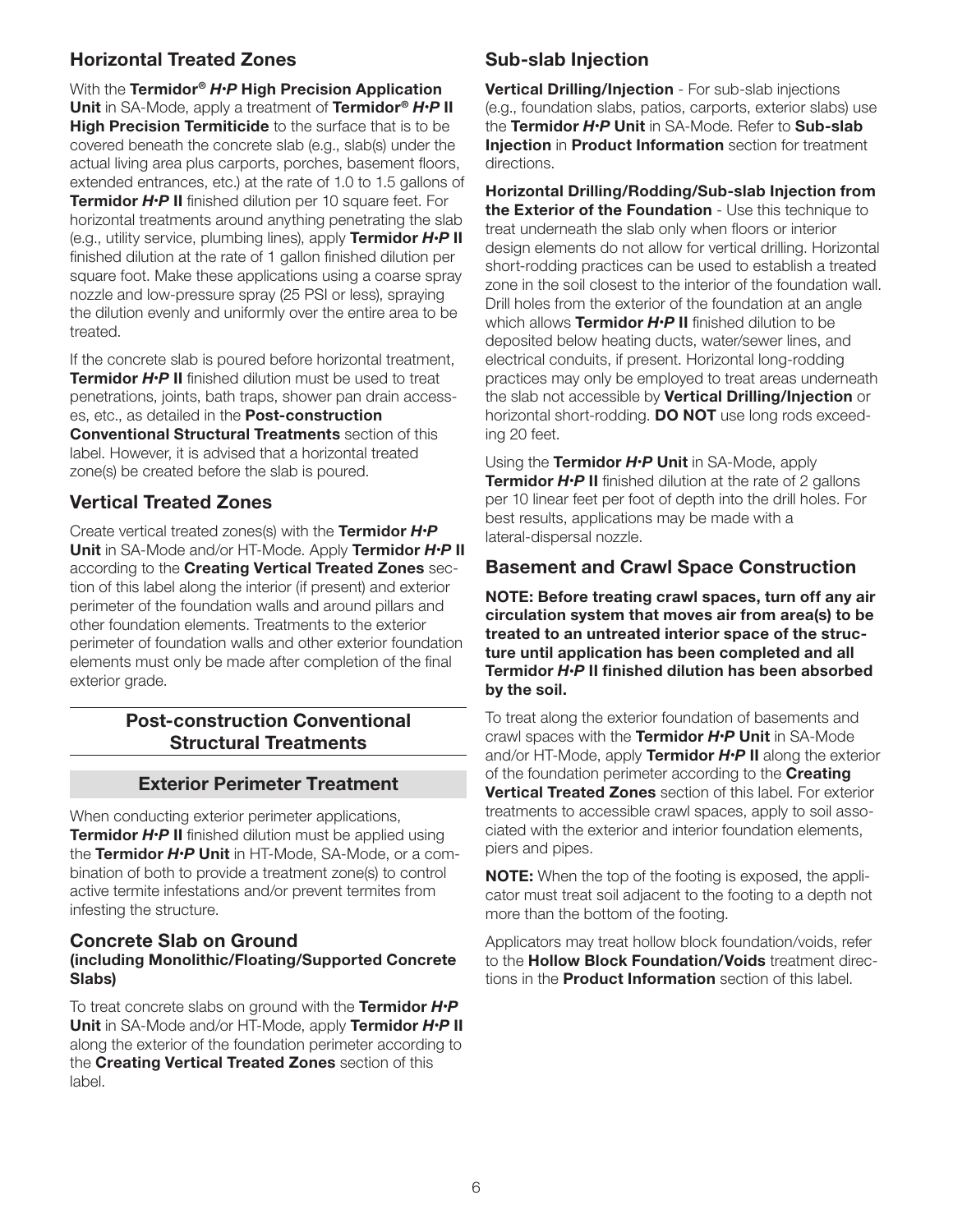#### Interior Treatment

#### Sub-slab Injection

Vertical Drilling/Injection - To treat under the slab, drill vertically through the slab along the interior perimeter of the foundation, including the garage. Drill holes along concrete expansion joints, cracks, plumbing, and utility services penetrating the slab. If there is clear evidence of termite activity or damage in an interior partition wall, it may be necessary to drill holes along one side of the slab adjacent to the interior partition wall.

For sub-slab injections use the Termidor® *H•P* High Precision Application Unit in SA-Mode. Refer to Subslab Injection in Product Information section for treatment directions.

### Basement and Crawl Space Construction

NOTE: Before treating crawl spaces, turn off any air circulation system that moves air from area(s) to be treated to an untreated interior space of the structure until application has been completed and all Termidor® *H•P* II High Precision Termiticide finished dilution has been absorbed by the soil.

To treat under the basement floor slab, refer to the treatment instructions in the **Sub-slab Injection** section above. Applicators may treat hollow block foundations/ voids, refer to the Hollow Block Foundation/Voids treatment directions in the **Product Information** section of this label.

In inaccessible interior areas of crawl spaces (e.g., areas where there is insufficient clearance between floor joists and ground surfaces to allow operator access) excavate, if possible, and treat according to the instructions for accessible crawl spaces in the **Basement and Crawl Space** Construction section under Exterior Perimeter Treatment (above). Otherwise, apply one or a combination of the following two methods using the Termidor *H•P* Unit in SA-Mode:

- 1. To establish horizontal treated zones, apply to the soil surface 1.0 to 1.5 gallons of Termidor *H•P* II finished dilution per 10 square feet using a nozzle pressure of 25 PSI or less and a coarse application nozzle (e.g., Delavan Type RD Raindrop®, RD-7 or larger, or Spraying Systems Co. 80110LP Teejet® or comparable nozzle). For an area that cannot be reached with the application wand, use one or more extension rods to make application to the soil. DO NOT broadcast or power spray with high pressure.
- 2. To establish horizontal treated zones, drill (no wider than 18 inches apart) through the foundation wall or through the floor above and treat soil adjacent to the foundation wall at a rate of 1.0 to 1.5 gallons of Termidor *H•P* II finished dilution per 10 square feet. Soil adjacent to foundation elements may be treated with short-rodding or long-rodding techniques without drilling if access for treatment tool to soil site is available.

#### Shower Pan Drains

Soil beneath and adjacent to shower pan drains may be treated. Drill through the slab adjacent to the shower pan drain and apply Termidor *H•P* II finished dilution by subslab injection to the soil below. Multiple access points adjacent to the shower pan drain may be drilled. A directional dispersion tip may be used to enhance treatment of the soil below the shower pan drain.

Using the Termidor *H•P* Unit in SA-Mode, treat soil with a minimum of 1 to 4 gallons of Termidor *H•P* II finished dilution per shower pan drain. Horizontal rodding can be used to access and treat the soil associated with the shower pan drain.

#### Bath Traps

Treat exposed soil beneath or around plumbing and/or drainpipe entry areas. Tar or sealant may have to be removed to allow for adequate soil treatment. An access door or inspection portal may be installed if not already present.

After inspection and removal of all wood/cellulose debris, using the Termidor *H•P* Unit in SA-Mode, treat the soil by rodding or drenching the soil with Termidor *H•P* II finished dilution at the rate of 1 to 2 gallons per square foot.

## Structures with French Drains and Sump Pumps

French drains eliminate water at the footing along the foundation perimeter. They are common in hollow block foundation structures to drain water seeping from the exterior perimeter or underneath the foundation. Soil must be dry before applying to sites with French drains.

- **DO NOT** rod through the slab any closer than 36 inches to the French drain to prevent Termidor *H•P* II finished dilution seepage and/or damage to the French drain or the tiles.
- DO NOT apply Termidor *H•P* II finished dilution within 5 feet of the sump pump pit and sump pump.
- To prevent drainage/seepage from the block into the French drain, **DO NOT** drill through hollow block foundations that border the French drain.

Once French drains have been identified and located, using the Termidor *H•P* Unit in SA-Mode, apply Termidor *H•P* II finished dilution as follows:

- 1. Unplug the sump pump. Inspect sump pump pit for water. If no water is present, the treatment can be made if the sump pump remains unplugged, or
- 2. If water is in the sump pump pit, unplug the sump pump and remove four cups of water from the sump pump pit. Mark the water level. Wait 10 minutes and check the water level in the sump pump pit again. If the water level has risen, there is too much seepage to perform the treatment at this time. If the water level does not rise, make the treatment provided the sump pump remains unplugged.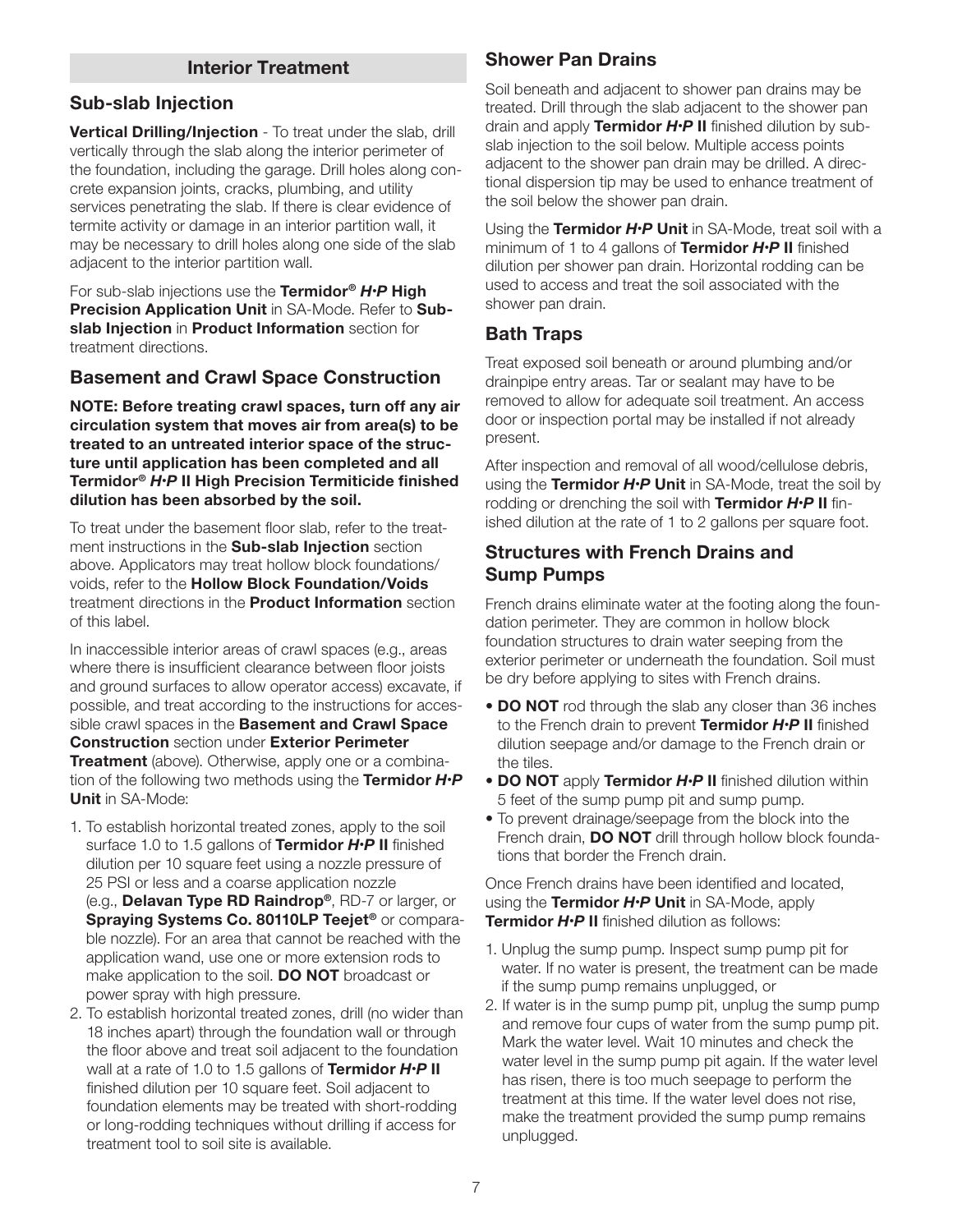During application, check the sump pump pit every few minutes for the presence of Termidor® *H•P* II High **Precision Termiticide** finished dilution. If detected, stop treatment immediately and remove the contents of the sump pump pit before plugging in the sump pump again. Either apply the removed sump pump pit contents to a labeled site or dispose of the removed contents as directed by this label in the **STORAGE AND DISPOSAL** section.

NOTE: For structures with French drains located adjacent to the exterior of the foundation, refer to the Structures with Adjacent Wells/Cisterns and/or Other Water **Bodies** section of this label.

## Treatment of Structures with Wells or Cisterns

- DO NOT contaminate wells or cisterns.
- DO NOT apply Termidor *H•P* II finished dilution within 10 feet of any well or cistern when using SA-Mode, or within 5 feet of any well or cistern when using HT-Mode. When applying Termidor *H•P* II finished dilution in SA-Mode, soil between 10 and 15 feet from a well or cistern must only be treated by the **Backfill Method** described below.

## Backfill Method

- 1. Trench and remove soil to be treated and place onto heavy plastic sheeting or similar material or into a wheelbarrow.
- 2. Using the Termidor® *H•P* High Precision Application Unit in SA-Mode, treat soil at the rate of 2 gallons Termidor *H•P* II finished dilution per 10 linear feet per foot of depth of the trench, or 1.0 gallon per cubic foot of soil. Mix Termidor *H•P* II finished dilution thoroughly into the soil to contain the liquid and prevent runoff or spillage.
- 3. After soil has absorbed the Termidor *H•P* II finished dilution, return soil into the trench.

### Structures with Adjacent Wells/Cisterns and/or Other Water Bodies

Applicators must inspect all structures near water sources (e.g., wells, cisterns, surface ponds, streams, and other bodies of water) and evaluate, at a minimum, the following treatment directions before making an application of Termidor *H•P* II finished dilution.

- 1. Before treatment, if feasible, expose the water pipe(s) coming from the well to the structure if the pipe(s) enter the structure within 3 feet of grade. Treat soil adjacent to the water pipe(s) according to the **Backfill Method** described above, or with the Termidor *H•P* Unit in HT-Mode.
- 2. Before treatment, applicators are advised to take precautions to limit the risk of applying Termidor *H•P* II finished dilution into subsurface drains that could empty into bodies of water. Precautions include evaluating if application to the top of the footing will result in

contamination of the subsurface drain. The applicator should take into account factors such as depth to the drain system, soil type, and degree of soil compaction when determining the depth of treatment.

3. When appropriate (e.g., on the water side of the structure), creation of a Hydraulic Treated Zone using the Termidor *H•P* Unit in HT-Mode is the preferred method of application to minimize off-site movement of Termidor *H•P* II finished dilution. In such areas, the **Backfill Method** described above can also be used to minimize the potential for runoff into nontarget areas.

Refer to the Creating Vertical Treated Zones section of the label for vertical treatment requirements.

## Plenum Construction

NOTE: Before treatment, turn off any air circulation system that moves air from area(s) to be treated to an untreated interior space of the structure until application has been completed and all Termidor *H•P* II finished dilution has been absorbed by the soil.

Plenum construction can be treated with the Termidor *H•P* Unit in SA-Mode and/or HT-Mode. For exterior treatment of plenum structures, apply Termidor *H•P* II according to the Creating Vertical Treated Zones section of the label along the exterior of the foundation walls.

For interior treatment of plenum structures that use a sealed underfloor space to circulate heat and/or cooled air throughout the structure:

- 1. Ensure the sealing fabric and anything on the sealing fabric is removed to expose no more than 18 inches adjacent to all foundation structures, including foundation walls, interior piers, pipes, and any other structures with soil contact.
- 2. After the Termidor *H•P* II finished dilution has been absorbed by the soil, replace the sealing fabric and anything to be placed on the fabric to its original pretreatment position.

## Post-construction Exterior Perimeter/Localized Interior (EP/LI) Structural Treatments\*

#### \* Not approved for use in Louisiana.

For applications made after the final grade is installed, structural termite protection is achieved by establishing continuous treated zones along the exterior of the structure. Localized interior treatments are also applied to areas where termite activity is observed. If no termite activity is observed on the interior of the structure at treatment time, interior local treatments are not required.

**Termite Activity** is defined as one or more of the following infestation conditions:

• Alates (winged termites) have swarmed in the interior of the structure.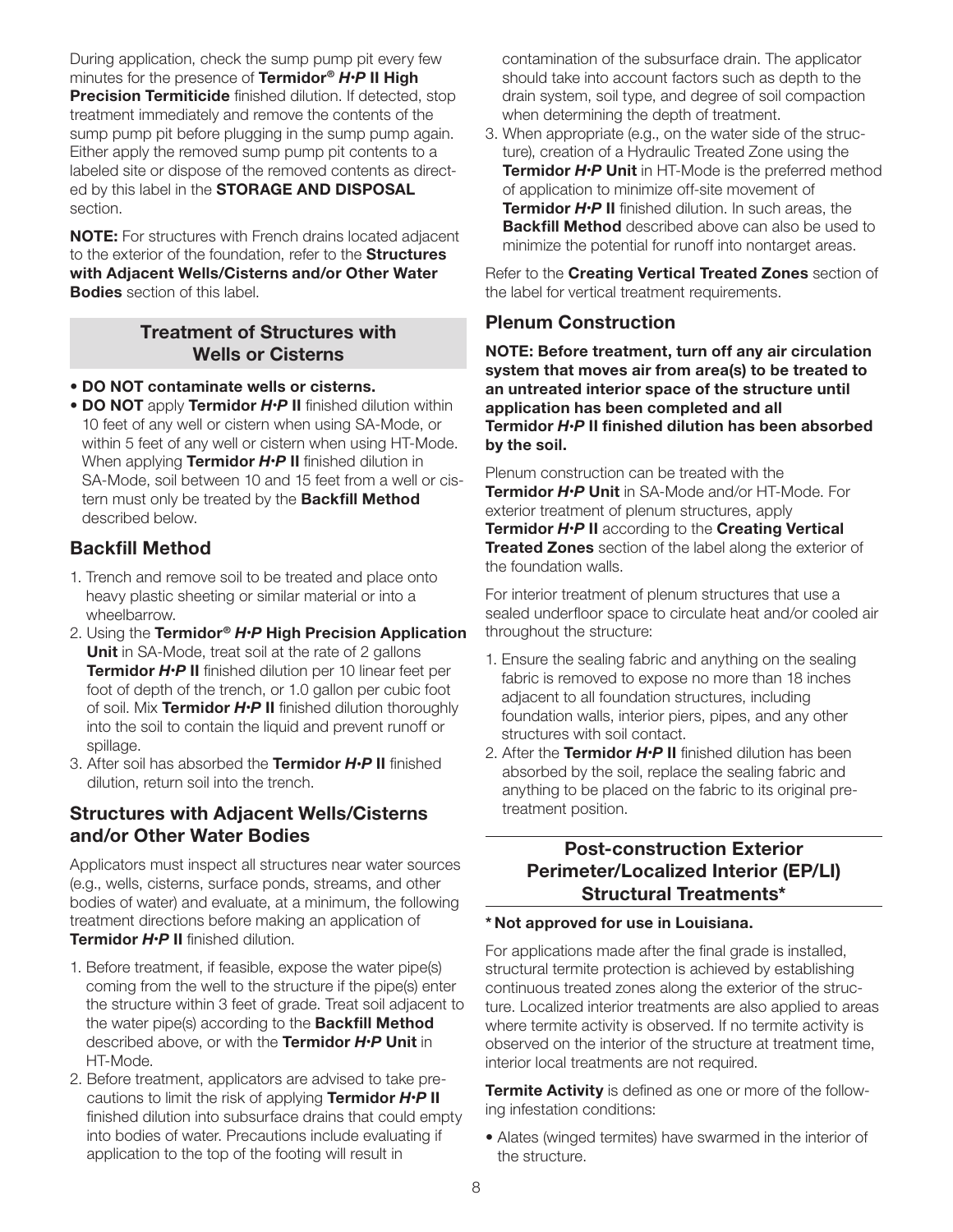- Live termites are found to be active within the structure.
- There is clear evidence of termite activity on or in the structure (e.g., mud tubes, galleries in wood) and live termites.

Refer to the **Creating Vertical Treated Zones** section of the label for vertical treatment methods.

Post-construction EP/LI is designed to be non-invasive to the interior of the structure by forming a treated zone along the exterior of the structure and only treating interior areas that show evidence of termite activity. EP/LI treatments are not considered to be conventional complete treatments. If you have questions regarding this treatment, consult your lead state agency.

#### To complete the exterior perimeter treatment in HT-Mode and/or SA-Mode, applicators must do one or both of the following:

- With the Termidor® *H•P* High Precision Application Unit in HT-Mode, applicators may create a Hydraulic Treated Zone(s) around exterior structures (e.g., patios, porches, pools, inaccessible decks) or other hard surfaces (e.g., asphalt, flagstone, rock) adjoining the foundation.
- These attached exterior concrete structures or other hard surfaces adjoining the foundation may also be treated with the Termidor *H•P* Unit in SA-Mode using standard application techniques (drilling accompanied by sub-slab injection).

Alternatively, for sidewalks and driveways that end at the structure's foundation, injections may be made in HT-Mode along each edge moving away from the structure to a minimum distance of 5 feet, instead of drilling and sub-slab injection.

## Exterior Perimeter Treatment

For vertical treatment directions (e.g., for concrete slab on ground construction) using HT-Mode and/or SA-Mode, refer to the **Creating Vertical Treated Zones** section of this label.

For instructions on using the **Backfill Method** and Treatment of Structures with Wells or Cisterns, Structures with Adjacent Wells/Cisterns and/or Other Water Bodies, Plenum Construction, French **Drains, and/or Sump Pumps, refer to the corresponding** treatment directions in the **Post-construction** Conventional Structural Treatment section of this label.

Drilling and sub-slab injection treatment of sub-soil with the Termidor *H•P* Unit in SA-Mode is necessary only if:

• Termite activity exists (as described under Termite Activity within the Post-construction Exterior Perimeter/Localized Interior (EP/LI) Structural **Treatments** section of this label) in an area where exterior concrete structures or other hard surfaces meet the foundation. Where termite activity exists, treatment must be made at the site of activity and in at least 2 feet in two or more directions radiating from the site of activity.

• Physical obstructions prevent the creation of a Hydraulic Treated Zone around exterior concrete structures or other hard surfaces, or along sidewalks and driveways abutting the foundation. **NOTE:** When physical obstructions prevent the creation of a Hydraulic Treated Zone 5 feet out from the foundation along the driveway edge, exterior drilling is necessary only around building supports or wall elements that are permanently and physically located at driveway joints.

#### Basement and Crawl Space Construction NOTE: Before treating crawl spaces, turn off any air circulation system that moves air from area(s) to be treated to an untreated interior space of the structure until application has been completed and all Termidor® *H•P* II High Precision Termiticide finished dilution has been absorbed by the soil.

Treat along the exterior foundation of basements and crawl spaces with the Termidor *H•P* Unit in SA-Mode and/or HT-Mode. Apply Termidor *H•P* II along the exterior of the foundation perimeter according to the **Creating Vertical Treated Zones** section of this label.

For treatment of accessible crawl space construction, apply to soil associated with the outside of the foundation and all piers and pipes. To treat under the basement floor slab, refer to the treatment instructions in the Sub-slab Injection section below. For hollow block foundations/ voids, refer to the Hollow Block Foundations/Voids treatment directions in the **Pre-construction Treatment** section of this label.

If activity is discovered in inaccessible interior areas (e.g., areas where there is insufficient clearance between floor joists and ground surfaces to allow operator access) excavate, if possible, and treat according to the instructions for accessible crawl space construction (immediately above). Otherwise, apply one or a combination of the following two methods using the Termidor *H•P* Unit in SA-Mode:

- 1. To establish horizontal treated zones, apply to the soil surface 1.0 to 1.5 gallons of Termidor *H•P* II finished dilution per 10 square feet using a nozzle pressure of 25 PSI or less and a coarse application nozzle (e.g., Delavan Type RD Raindrop®, RD-7 or larger, or Spraying Systems Co. 80110LP Teejet<sup>®</sup> or comparable nozzle). For an area that cannot be reached with the application wand, use one or more extension rods to make application to the soil. **DO NOT** broadcast or power spray with high pressure.
- 2. To establish horizontal treated zones, drill (no wider than 18 inches apart) through the foundation wall or through the floor above and treat soil adjacent to the foundation wall at a rate of 1.0 to 1.5 gallons of Termidor *H•P* II finished dilution per 10 square feet. Soil adjacent to foundation elements may be treated with short-rodding or long-rodding techniques without drilling if access for treatment tool to soil site is available.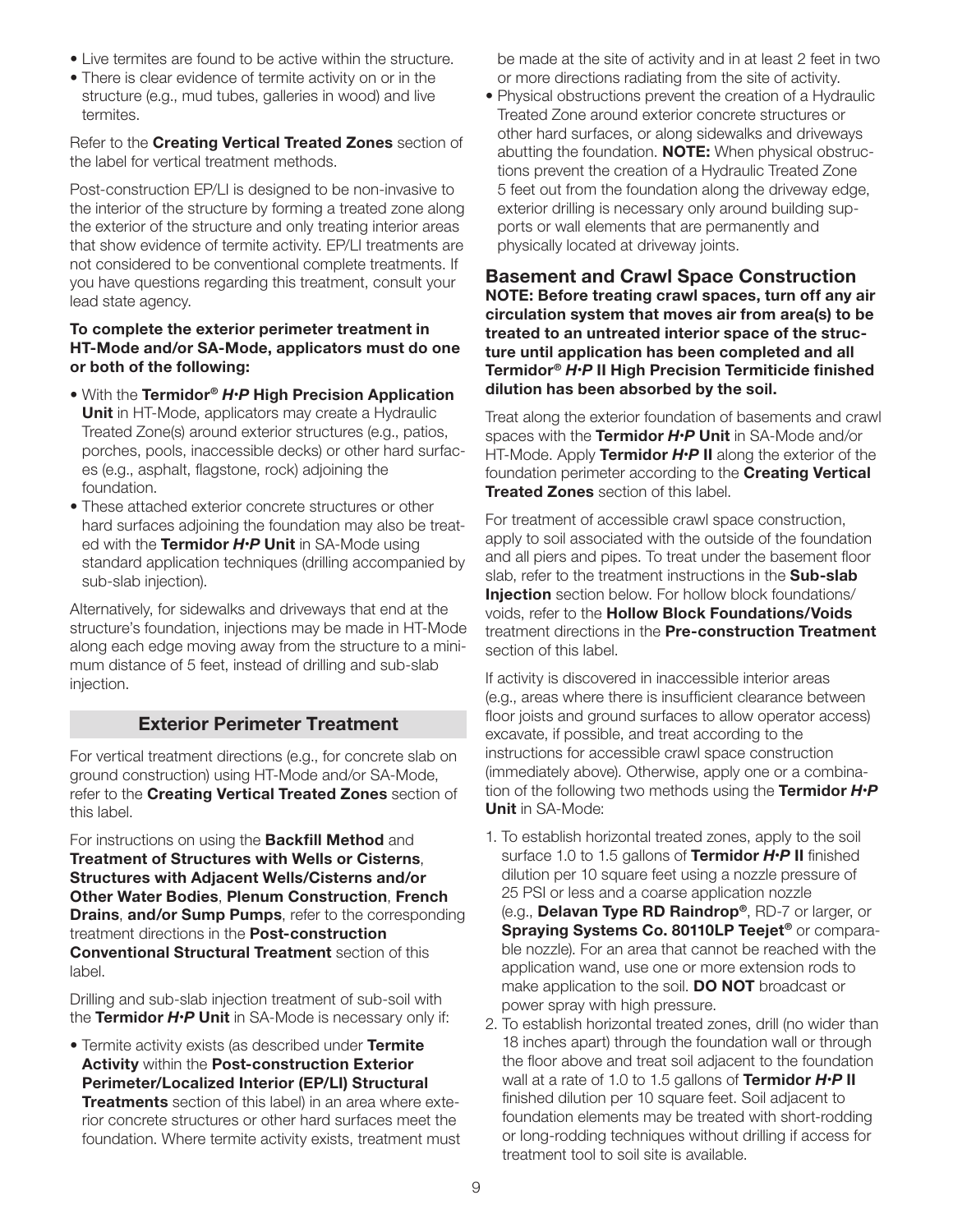NOTE: When the top of the footing is exposed, the applicator must treat soil adjacent to the footing to a depth not more than the bottom of the footing. Treat exterior perimeters of concrete slabs over soil with the Termidor® *H•P* High Precision Application Unit in SA-Mode and/or HT-Mode according to the **Creating Vertical Treated Zones** section of this label.

## Garages

Attached garage floors should be treated in structures. Treat the exterior of garages with the Termidor *H•P* Unit in SA-Mode and/or HT-Mode. Apply Termidor® *H•P* II **High Precision Termiticide** along the exterior foundation perimeter of the garage according to the **Creating** Vertical Treated Zones section of this label.

## Sub-slab Injection

Vertical Drilling/Injection - To treat under the slab, drill vertically through the slab along the interior perimeter of the garage foundation. Drill holes can be placed along concrete expansion joints, cracks, plumbing, and utility services penetrating the slab at a spacing of no more than 18 inches. If there is termite activity or damage in an interior partition wall, it may be necessary to drill holes along one side of the slab adjacent to the interior partition wall.

Make sub-slab injections with the Termidor *H•P* Unit in SA-Mode. Sub-slab injection treatments using Termidor *H•P* II can be made from the interior of the garage or in cases where this not possible by drilling (drill holes no wider than 18 inches apart) through the foundation from the exterior as follows:

Using the Termidor *H•P* Unit in SA-Mode, apply Termidor *H•P* II finished dilution according to the Creating Vertical Treated Zones section of this label. For best results, applications may be made with a lateral-dispersal nozzle.

Horizontal Drilling/Rodding/Sub-slab Injection from the Exterior of the Foundation - Use this technique to treat underneath the slab only when floors or interior design elements do not allow for vertical drilling. Horizontal short-rodding practices can be used to establish a treated zone in the soil closest to the interior of the foundation wall. Drill holes from the exterior of the foundation at an angle which allows Termidor *H•P* II finished dilution to be deposited below heating ducts, water/sewer lines, and electrical conduits, if present. Horizontal long-rodding practices may only be employed to treat areas underneath the slab not accessible by **Vertical Drilling/Injection** or horizontal short-rodding. DO NOT use long rods exceeding 20 feet.

Using the Termidor *H•P* Unit in SA-Mode, apply Termidor *H•P* II finished dilution at the rate of 2 gallons per 10 linear feet per foot of depth into the holes. For best results, applications may be made with a lateral-dispersal nozzle.

## Localized Interior Treatment

Targeted interior applications may be made to vulnerable areas such as around plumbing/utility lines penetrating floors, shower pan drains, bath traps, or along expansion joints or settlement cracks. However, if known termite activity exists (as described under Termite Activity within the **Product Information** section of this label) in areas on the interior of the structure's living spaces (i.e., occupied areas of the structure) or non-living spaces (e.g., crawl spaces, plenums), a localized interior treatment must be made at the site of termite activity and in at least 2 feet in two or more directions radiating from the site of activity.

NOTE: In conjunction with Termidor *H•P* II finished dilution localized interior treatments, Termidor® DRY termiticide (EPA Reg. No. 499-546) or Termidor® DRY California termiticide (EPA Reg. No. 499-546) or Termidor® FOAM termiticide-insecticide (EPA Reg. No. 499-563) may be applied to areas where termite damage is observed or where termite activity is present or suspected. Termidor DRY or Termidor DRY California or Termidor FOAM may only be applied in accordance with its approved label directions.

## Interior Concrete Floors

If termite activity occurs in an interior wall or structural member, the area under the floor and behind the wall adjacent to the termite activity must be treated. Using the Termidor *H•P* Unit in SA-Mode, apply Termidor *H•P* II finished dilution according to the **Creating Vertical Treated Zones** section of this label in at least 2 feet in two or more directions radiating from the site. Foam can be used to maximize dispersion.

## Hollow Block Foundations/Voids

If termite activity occurs in or in the vicinity (within 2 feet) of hollow block foundations or voids in masonry resting atop the footing, the wall adjacent to the termite activity must be drilled (if not openly accessible) and treated. The treatment must be made at the site of the termite activity and to the areas above the termite activity. Treatment must be made in two or more directions radiating from the activity or along the wall pier or support pier.

- Drill access holes (if needed) below the sill plate and as close as is practical to the footing.
- Applicators must inspect areas of possible runoff (e.g., voids and blocks, rubble foundation walls) as a precaution against application leakage in treated areas.
- Some areas may not be treatable or may require mechanical alteration before treatment.

Use the Termidor *H•P* Unit in SA-Mode to apply Termidor *H•P* II at the rate of 2 gallons of finished dilution per 10 linear feet of footing using a nozzle pressure of 25 PSI or less.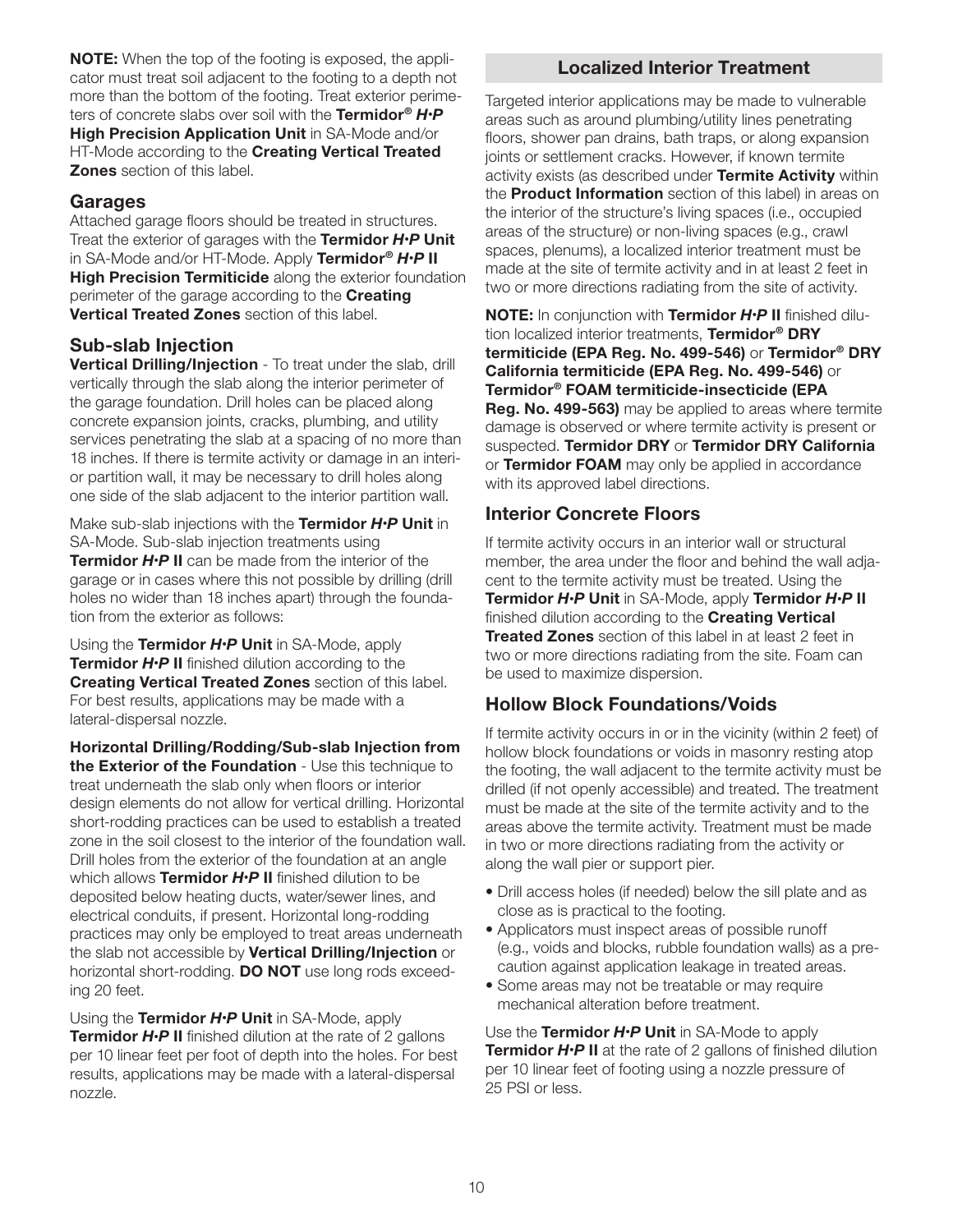## Shower Pan Drains

If termite activity is observed within 2 feet of a shower pan drain, soil beneath and adjacent to the shower pan drain must be treated. Drill through the slab adjacent to the shower pan drain and apply Termidor® *H•P* II High **Precision Termiticide** finished dilution by sub-slab injection to the soil below. Multiple access points adjacent to the shower pan drain may be drilled. A directional dispersion tip may be used to enhance treatment of the soil below the shower pan drain.

Using the Termidor® *H•P* High Precision Application Unit in SA-Mode, treat soil with a minimum of 1 to 4 gallons of Termidor *H•P* II finished dilution per shower pan drain. Horizontal rodding can be used to access and treat the soil associated with the shower pan drain.

## Bath Traps

If termite activity is observed within 2 feet of a bath trap, soil beneath and adjacent to the shower pan drain must be treated. Treat exposed soil around plumbing and/or drainpipe entry areas. Tar or sealant may have to be removed to allow for adequate soil treatment. An access door or inspection portal may be installed if not already present.

After inspection and removal of all wood/cellulose debris, using the Termidor *H•P* Unit in SA-Mode, treat the soil by rodding or drenching the soil with Termidor *H•P* II finished dilution at the rate of 1 to 2 gallons per square foot.

## Foam Applications

Construction practices, soil subsidence, and other factors may make it difficult to create a treated zone. In such situations, conventional liquid application methods can be supplemented by use of foam-generating equipment. Treatment of filled stoops and porches, chimney bases, piers, soil under concrete slabs, block voids, masonry and other veneer voids, floor voids and stud walls are examples where foam applications can be useful.

The total amount of product applied with the combination of Termidor *H•P* II finished dilution (as a conventional liquid treatment) and Termidor *H•P* II foam must be equivalent to that of an application of Termidor *H•P* II finished dilution applied only as a conventional liquid treatment. In many instances, foam applications are a good supplement to conventional liquid treatments and can be helpful in treating difficult areas.

- Use dry foam (from a range of relatively dry foam of 15:1 to 25:1 to 50:1 expansion ratios) when making foam applications to voids in stud walls. Apply foam to voids where termites or termite damage are present or suspected.
- In most instances, a foam-only treatment under slabs is appropriate when trying to maximize horizontal coverage in areas where there is no deep foundation or footing (e.g., around plumbing entries, near settlement cracks in concrete slabs).

• In areas where both lateral spread and deeper vertical penetration are needed, use both foam and conventional liquid (e.g., adjacent to foundation walls). Foam and conventional liquid applications must be consistent with volume and active ingredient instructions to ensure proper application has been made. The volume and amount of active ingredient are essential to an effective treatment. At least 75% of the gallons of Termidor *H•P* II finished dilution must be applied as a conventional liquid treatment. The remaining 25% or less of the gallons of Termidor *H•P* II is delivered to critical areas using foam application.

## Foam Mixing Instructions and Application

Dispense the desired quantity of Termidor *H•P* II finished dilution along with a manufacturer's recommended volume of foaming agent in foam-generating equipment, creating Termidor *H•P* II foam. Apply a volume of Termidor *H•P* II foam at the labeled rate for the critical area being treated. Refer to the Pre-construction Treatments, Postconstruction Conventional Structural Treatments, and Post-construction Exterior Perimeter/Localized Interior (EP/LI) Structural Treatments sections. If sufficient Termidor *H•P* II foam volume cannot be applied to achieve the labeled rate, apply additional Termidor *H•P* II finished dilution as a conventional liquid application to assure proper treatment volume in the treated area.

| Termidor H.P II Foam Mixing Directions                |                                                |                                   |  |
|-------------------------------------------------------|------------------------------------------------|-----------------------------------|--|
| Termidor H·P II<br><b>Finished Dilution</b><br>(gals) | Foam<br><b>Expansion</b><br>Ratio <sup>t</sup> | <b>Finished</b><br>Foam<br>(gals) |  |
| 1.0<br>1.75<br>2.5<br>5.0                             | 25:1<br>15:1<br>10:1<br>5:1                    | 25                                |  |

† Add the manufacturer's recommended quantity of foam agent to the Termidor *H•P* II finished dilution.

## Retreatment Instructions

For all application types listed on this label (e.g., preconstruction: horizontal and vertical; post-construction: conventional and EP/LI; wooden posts, poles, signs, landscape ornamentation (or other wooden items); termites above ground), retreatment for termites can only be performed if there is clear evidence of any of the following:

- Reinfestation or disruption of the treated zones because of construction, excavation, or landscaping; and/or
- Evidence of the breakdown of the termiticide treated zone in the soil

These reinfested/disrupted/vulnerable areas may be retreated as spot, partial, or complete treatment(s) using application techniques described on this label. The timing and type of these retreatments will vary depending on factors such as termite pressure, soil types, soil conditions, and other factors that can reduce the effectiveness of the treated zone.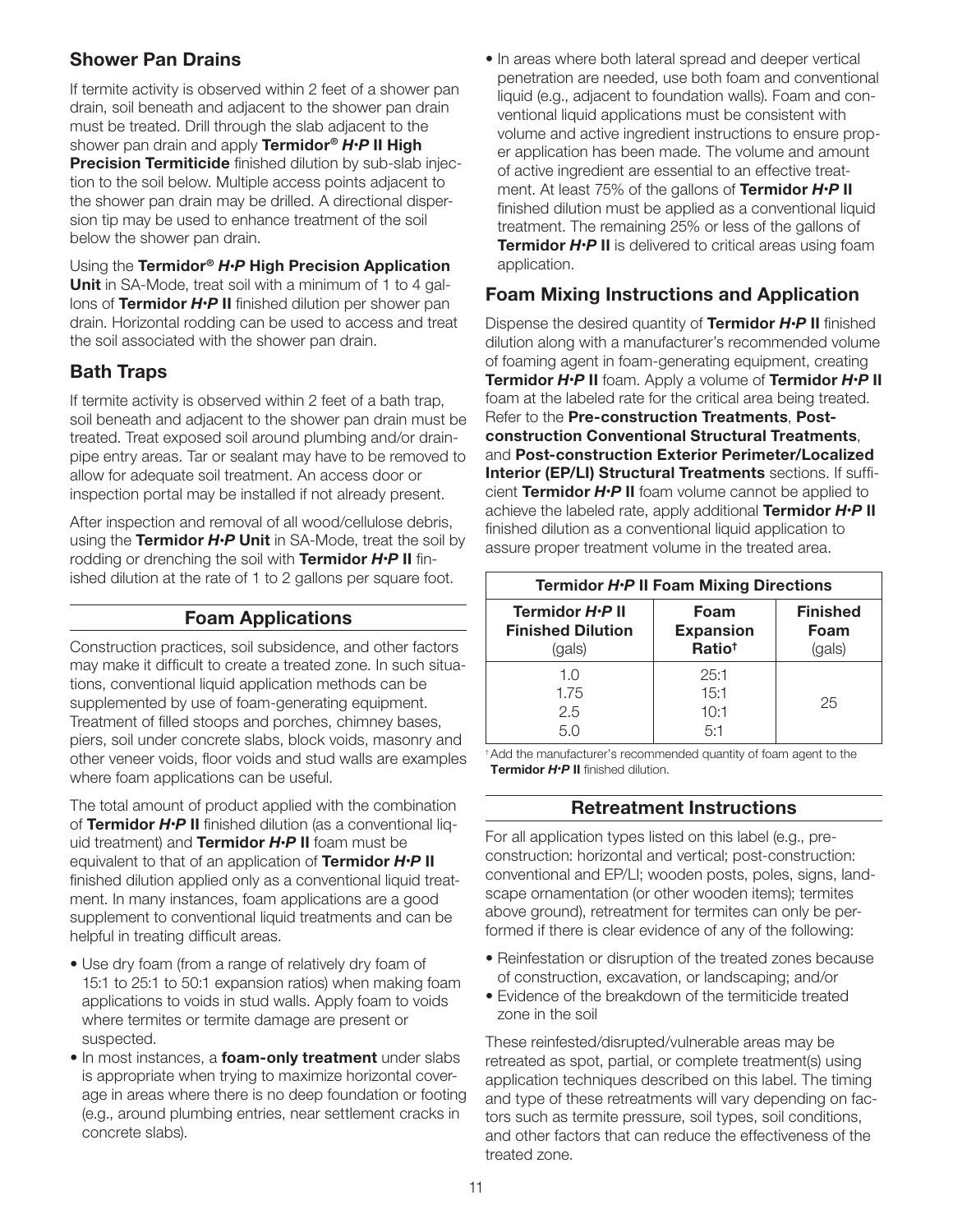Annual retreatment of the structure is prohibited unless there is clear evidence that reinfestation, treatment zone disruption, and/or evidence of breakdown of the termiticide-treated zone has occurred.

## Use with Other Products

### Use with Borate-based Termiticide **Products**

When used with other products as described in this section, treat with the Termidor® *H•P* High Precision Application Unit in SA-Mode and/or HT-Mode. When a borate-based termiticide product is used as the primary pre-construction termite treatment and is applied according to that termiticide's label directions for use, a Termidor® *H•P* II High Precision Termiticide finished dilution of 2 gallons per 10 linear feet per foot of depth (or the equivalent as applied by the Termidor *H•P* Unit in HT-Mode) may be applied as an exterior perimeter pre-construction treatment, creating a treated zone along the exterior of the foundation of the structure.

Refer to the Creating Vertical Treated Zones section of the label for vertical treatment requirements.

A complete and thorough horizontal pre-construction treatment with Termidor *H•P* II finished dilution under the concrete slab is optional. Termidor *H•P* II finished dilution may also be applied to critical areas of the interior of the structure (e.g., plumbing and utility entry sites, bath traps, shower pan drain penetrations, expansion joints, foundation cracks, and areas of known or suspected termite activity). For applications to the exterior perimeter and critical areas, follow the instructions in the Post-construction Conventional Structural Treatments section of this label.

### Use with Non-borate-based Termiticide **Products**

Termidor *H•P* II finished dilution may be applied as a spot/partial supplemental termite treatment when another registered non-borate-based termite prevention and/or control product/system is used as the primary treatment. These supplemental Termidor *H•P* II treatments can be made to critical areas of the structure (e.g., plumbing and utility entry sites, bath traps, shower pan drain penetrations, expansion joints, foundation cracks, outside foundation walls, areas of known or suspected termite activity at either pre-construction or post-construction sites).

## Wooden Posts, Poles, Signs, Landscape Ornamentation (or other wooden items)

DO NOT contaminate wells or cisterns. Refer to Treatment of Structures with Wells or Cisterns section of this label.

## Treatment at Time of Installation

Using the Termidor *H•P* Unit in SA-Mode and/or HT-Mode, apply Termidor *H•P* II finished dilution according to the Creating Vertical Treated Zones section of this label to the soil around wooden posts, poles, signs, and landscape ornamentation (or other wooden items). Place the **Termidor H<sup>***•P* II finished dilution application at a</sup> depth of 6 inches below the bottom of wooden posts, poles, signs, and landscape ornamentation (or other wooden items) in contact with the soil using SA-Mode and/ or HT-Mode. HT-Mode alone can be used if the bottom of the item being treated is 6 inches deep or less, otherwise use a combination of HT-Mode and SA-Mode, or SA-Mode alone to treat 6 inches below the item. For treatments made during installation, apply finished dilution to soil as it is replaced.

Refer to the **Creating Vertical Treated Zones** section of the label for vertical treatment requirements.

## Treatment to Previous Installations

Treat previous installations with the Termidor *H•P* Unit in SA-Mode and/or HT-Mode. Apply Termidor *H•P* II at the rate of 2 gallons of finished dilution per 10 linear feet per foot of depth (or the equivalent as applied by the Termidor *H•P* Unit in HT-Mode) to treat previously installed wooden posts, poles, signs, and landscape orna-mentation (or other wooden items). To treat soil below wooden posts, poles, signs, and landscape ornamentation (or other wooden items), trench and rod or rod from the bottom of the trench or the Hydraulic Treated Zone.

Refer to the **Creating Vertical Treated Zones** section of the label for vertical treatment requirements.

#### Termites Above Ground

#### DO NOT TREAT EDIBLE FRUIT-BEARING OR NUT-BEARING TREES.

For control of above-ground termites, termite aerial colonies, or drywood termites in localized areas of wood structures, apply Termidor *H•P* II finished dilution to areas of wooden members or void spaces using the Termidor *H•P* Unit in SA-Mode. Application may be made to inaccessible areas by drilling and then injecting Termidor *H•P* II finished dilution with a crack-and-crevice injector into the damaged wood member or void spaces. Applications can also be made with foam generating equipment.

Likewise, termites and termite nests in trees or building voids may be injected with Termidor *H•P* II finished dilution using a pointed injection tool with the Termidor *H•P* **Unit** in SA-Mode. Multiple injection points to varying depths may be necessary. Carton nests may be physically removed from building voids after treatment.